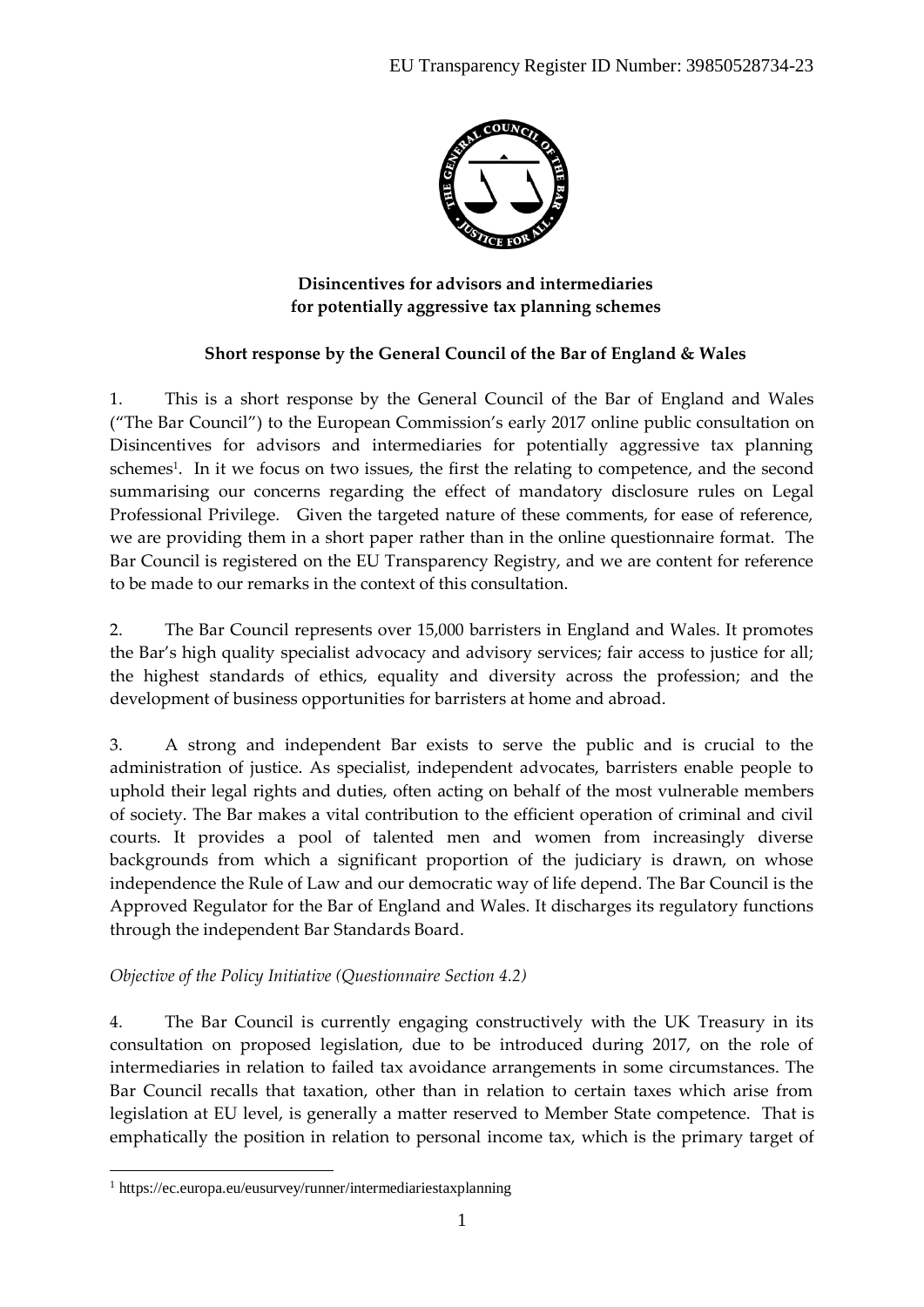much national and international policy on tax avoidance. We therefore urge the Commission, if it concludes that there is a policy case for legislative action at EU level, to consider very carefully the legal basis for any such action and to ensure that any resulting proposals fall demonstrably within EU competence.

# *Tax Transparency (Questionnaire Section 5.4)*

5. One of the potential consequences of particular concern to the Bar Council is that any obligation to report, risks infringing the fundamental right of the citizen to obtain legal advice confidentially. In common law jurisdictions, the immunity from disclosure of communications made for the purpose of obtaining legal advice, is known as legal professional privilege ("LPP"); in most civil law jurisdictions, it forms part of the legal professional's duty of confidentiality. But it is crucial to appreciate that in all Member State legal systems, and within the EU legal order itself, the protection of such communications is more than just a matter of a duty of confidentiality owed by a legal professional to his or her client. The right of the citizen to consult privately with a lawyer, and to prevent disclosure of such consultations to another party, including in particular, the State, is a fundamental safeguard in a society governed by the rule of law. The resulting "privilege" (in the sense of immunity from disclosure) belongs to the client and cannot be waived by the lawyer. In English law the privilege is lost only where the communication is made in furtherance of a criminal purpose. That is known as the "iniquity exception". In the field of taxation, privilege is only lost where the purpose of the communication is unlawfully to evade taxes properly due. Where advice is given with a view to assessing or ensuring the lawfulness, or more precisely the legal effectiveness, of steps taken with a view to mitigating or minimising liability to tax, the privilege remains fully intact.

6. If the Commission decides to propose measures at EU level designed to increase or harmonise tax transparency by way of reporting, it is essential that the proposal contain express provisions protecting the scope of LPP as recognised in each Member State. That is, the proposal should make clear that the reporting obligation does not extend to any communication with a lawyer with a view to obtaining advice about taxation matters, except where there are sufficient grounds to believe that the communication is made in furtherance of the purpose of unlawfully evading taxes properly due, and where such evasion is a criminal matter under the law of the Member State in question.

7. The same approach should be taken to any mandatory disclosure requirement – see below at paragraph 8.